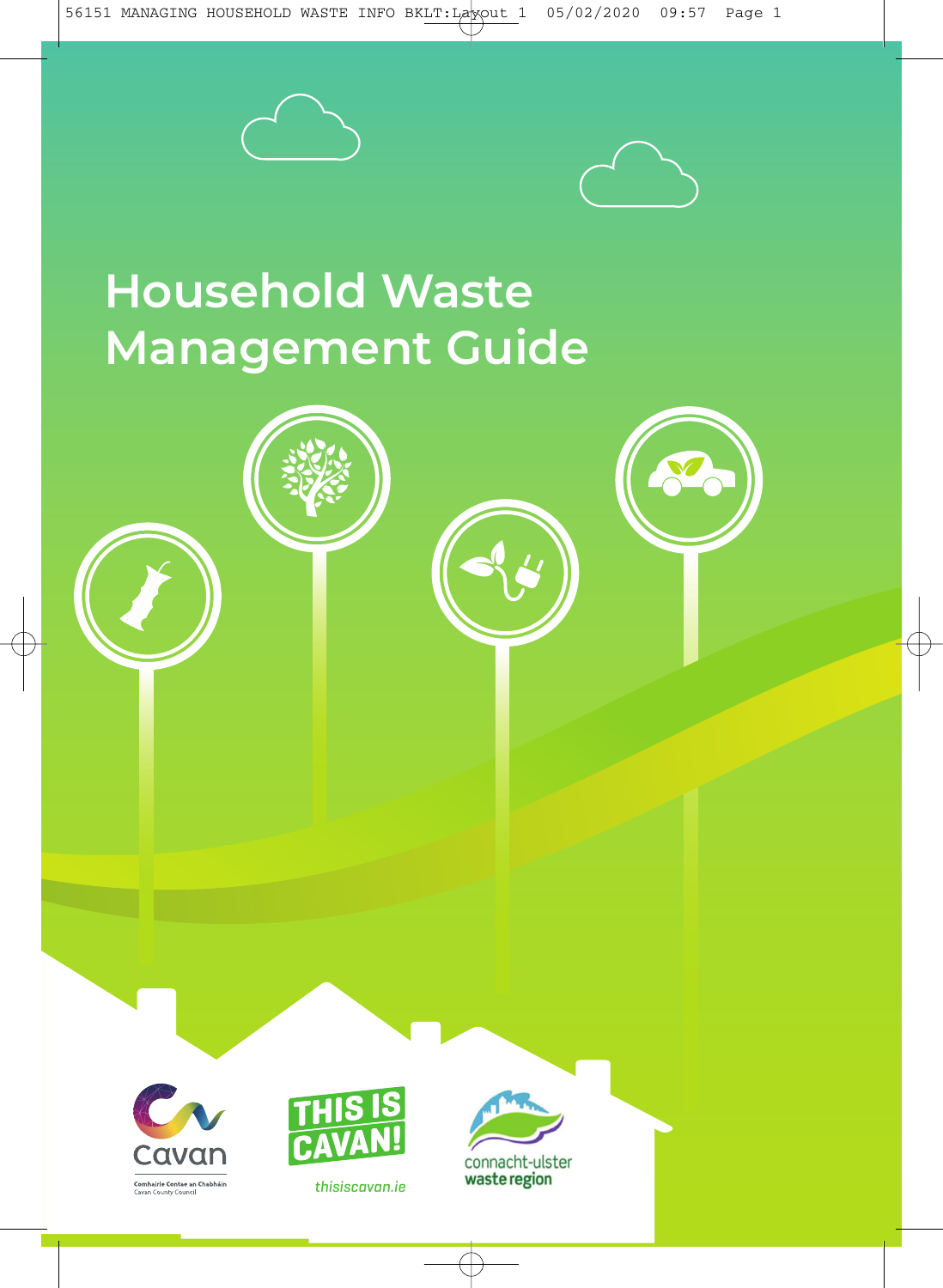$\ominus$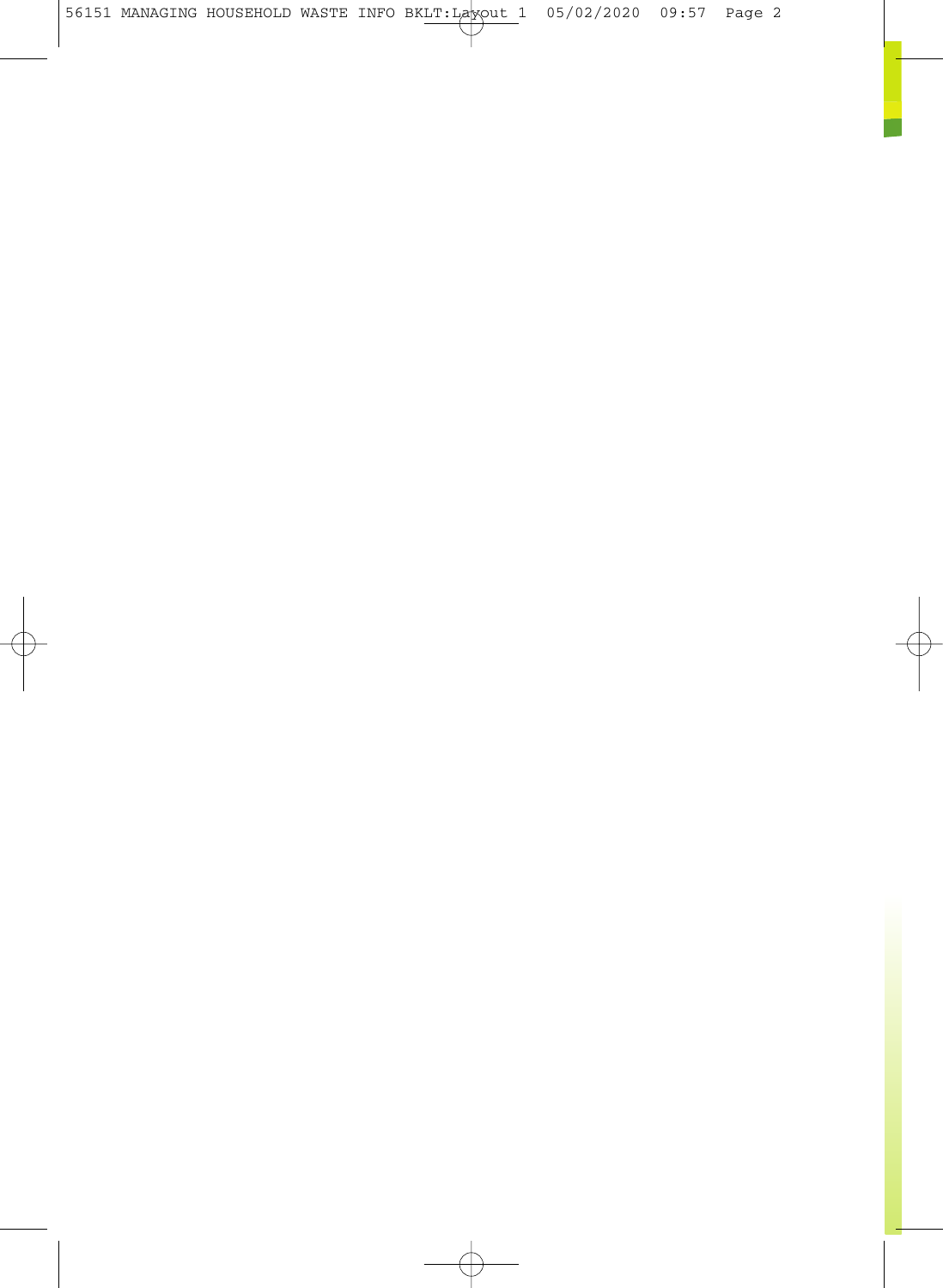

PAGE

# **Table of Contents**

| <b>Introduction</b>                                             | 4  |
|-----------------------------------------------------------------|----|
| <b>Climate Change</b>                                           | 4  |
| <b>Greener options to manage your Household Waste</b>           | 5  |
| <b>New Waste Management</b><br><b>Bye Laws for County Cavan</b> | 8  |
| <b>Recycling - Bring Centres</b>                                | 8  |
| <b>Recycling - Civic Amenity Centres</b>                        | 9  |
| <b>Food Waste</b>                                               | 11 |
| Composting                                                      | 11 |
| <b>Green Waste</b>                                              | 13 |
| <b>Uncontrolled Burning of Household Waste</b>                  | 14 |
| <b>Bulky Waste</b>                                              | 15 |
| <b>Waste Electrical &amp; Electronic Equipment (WEEE)</b>       | 16 |
| <b>Hazardous Waste</b>                                          | 16 |
| <b>Abandoned/End of Life Vehicles</b>                           | 17 |
| <b>Useful Websites</b>                                          | 18 |
| Ô                                                               |    |

3

<mark></u></mark>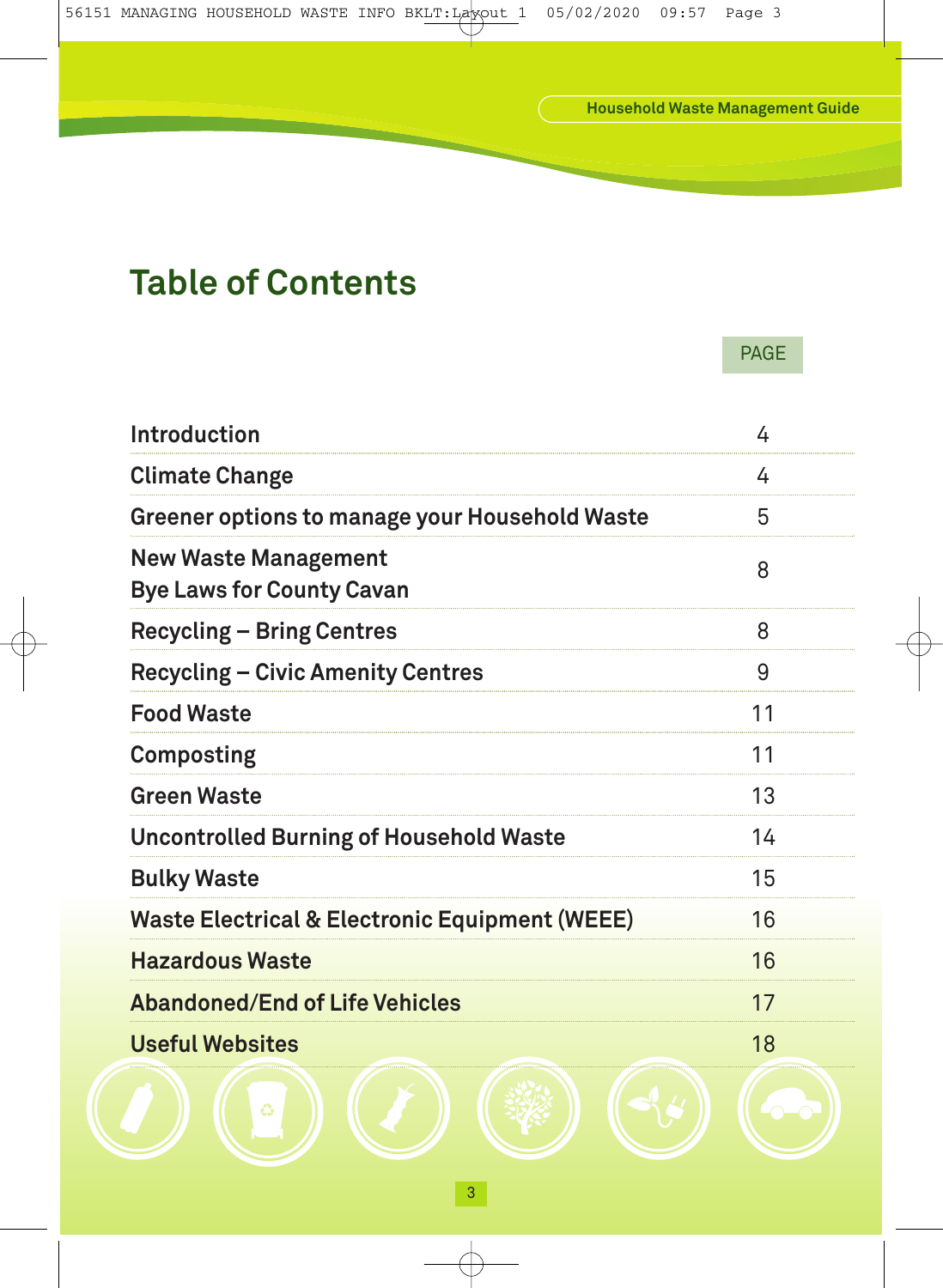### **Introduction**

We all generate household waste as part of our daily lives. Therefore, we all have an obligation to manage it correctly to prevent it causing environmental pollution, nuisance and to protect public health.

56151 MANAGING HOUSEHOLD WASTE INFO BKLT:Layout 1 05/02/2020 09:57 Page 4

People who do not properly manage their household waste e.g. by hoarding or burning it, not only cause environmental and health problems which can affect themselves, but can also affect their neighbours and surrounding environment.

In addition, there is a legal obligation to do the right thing with household waste, and if you do not then you could be subject to enforcement action including prosecution.

There's a growing awareness that we need to be kinder to the environment or we'll put our own survival at risk. A clear example of this is Climate Change. Poor or inappropriate waste management practices can also contribute to Climate Change e.g. burning of waste leads to the release of toxic dioxins.

### **Climate Change**

Climate change and global warming are recognized as major challenges facing us at both National and International levels. Consequently more people are looking for ways by which to live a little greener.

At a local level, Cavan County Council has developed a Climate Change Adaptation Strategy which represents a proactive step by the Council to respond effectively to the threats posed by climate change.

Whilst Cavan County Council is continually working to mitigate against the causes of climate change by striving to reduce greenhouse gas emissions, this adaptation strategy is primarily concerned with increasing Cavan County Council's resilience in adapting to the impacts of climate change and associated extreme weather events.

The Climate Change Adaptation Strategy considers the impacts of recent severe weather events experienced in the County which we are likely to face in the future and proposes a range of actions to be delivered at County Level to allow the Council to adapt better to such events in the future. The strategy will further strengthen Cavan County Council's ability to be climate resilient in our day to day operations and in our dealings and interactions with all stakeholders.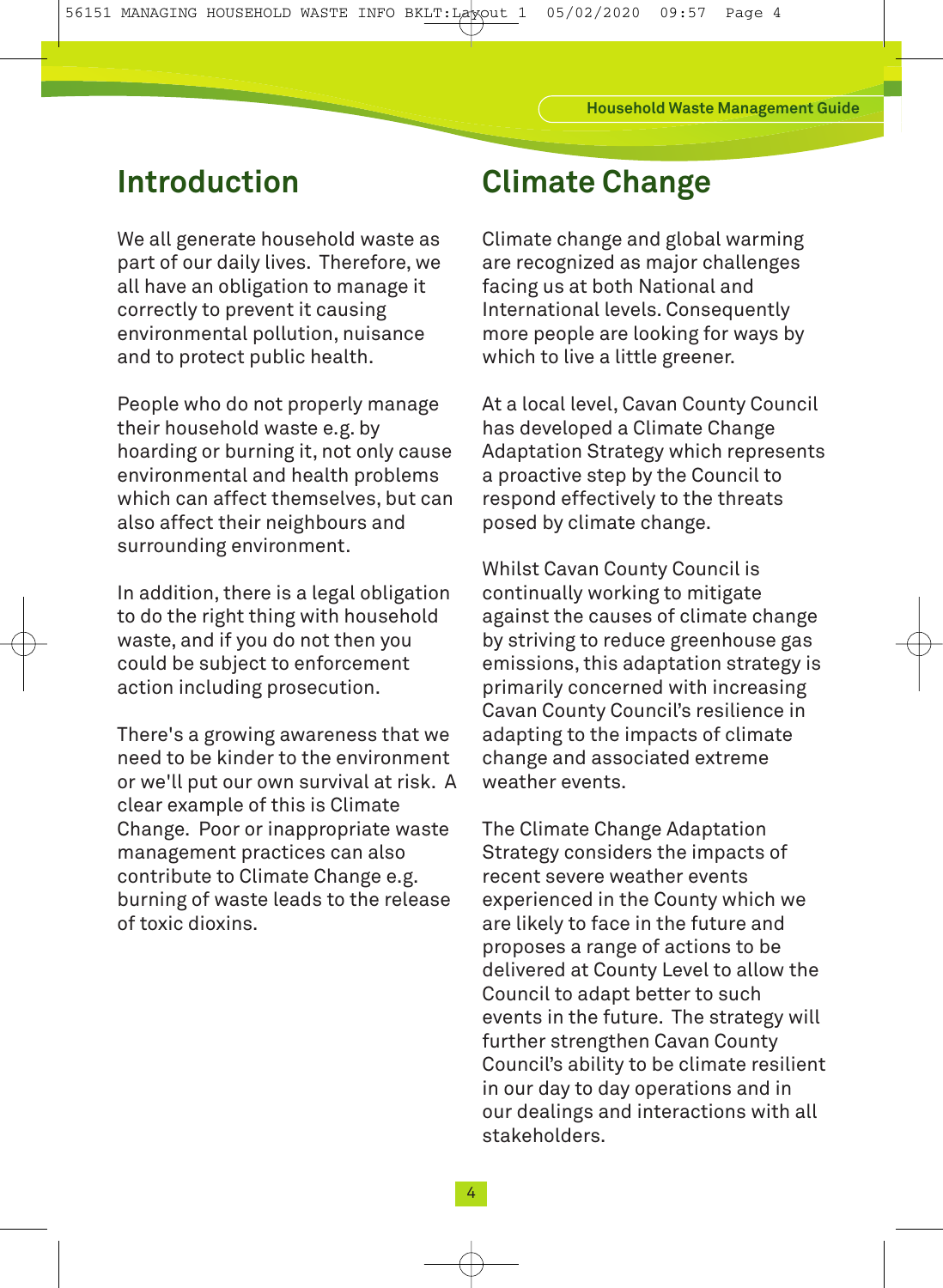**Household Waste Management Guide**

### **Greener options to manage your Household Waste**

#### **Preventing Waste at Home**

Ireland produced 2,763,166 tonnes of municipal waste in 2016, this is a 6% increase since 2014. This means that each person living in Ireland generated 580kg of municipal waste in 2016 (EPA Waste Data Release, 31 October 2018).

The good news is that overall recycling rates continue to rise and our dependence on landfill as a waste management route is decreasing. However, managing our waste has impacts on the environment, so preventing waste is to be preferred to any waste management option.

By not generating waste in the first instance, we can eliminate the need to handle, transport, treat and dispose of waste. We also then avoid having to pay for these services. To make a difference, we must make a conscious effort to do so.

#### **What can you do?**

While developing greener habits may require some commitment, small lifestyle changes e.g. better household waste management can and do have a big impact in reducing the amount of household waste we generate. The next section explores different Greener Steps to manage household waste.

#### **Steps for better management of Household Waste**

#### **Step 1 Greener food**

One area to look at is food waste. By consuming locally produced food, which is in season, you can cut down on your food's air miles and you also get the health benefits of eating fruit and veg at their peak.

As shop bought vegetables are most frequently thrown out, think about making a weekly shopping list for your groceries and stick to it, purchasing only what you need or try growing your own fruit and vegetables at home.

For anyone who would like to learn more about preventing food waste, the Stop Food Waste Programme (www.stopfoodwaste.ie) offers extensive advice on how Irish householders can make the most of their food with tips on planning, shopping and reuse.

Another simple change is to move to tap water instead of bottled. There is a huge environmental impact of transporting water in bottles around the world and around the country.

Avoid using single use disposable bottles and start filling reusable bottles with free tap water. Refill Ireland are creating a network of business locations to provide free drinking water refills in the County. For a list of locations check out Refill Ireland's website **www.refill.ie**.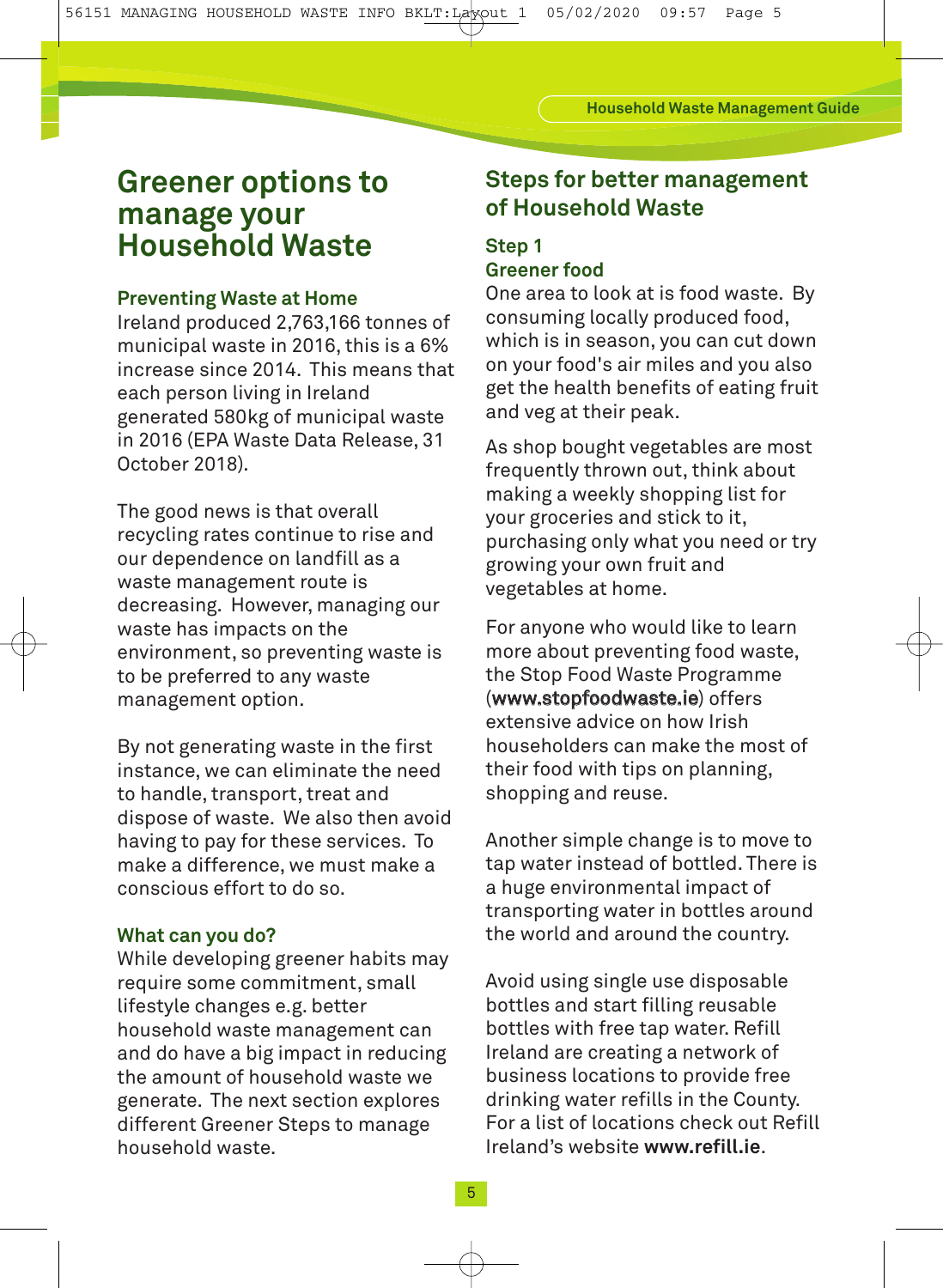#### **Step 2 Greener Homes**

As well as recycling there are other ways to be eco-conscious at home. Make a list of possible environmentally friendly changes you can make to your home to make it more energy efficient:

- Consider washing laundry at lower temperatures.
- Avoid using tumble dryer and dry clothes outside if the weather is favourable.
- Go paperless with your utility bills.
- Switch your current lightbulbs to compact fluorescent light (CFL) bulbs or LED lightbulbs, which are more energy efficient.
- Make or buy a home compost container.

For further information on how to make your home more energy efficient and for information on grants available to upgrade your home, please visit www.seai.ie.

#### **Step 3 Greener Leisure**

County Cavan is home to a large number of tourist attractions and leisure activities including scenic walking routes, lakes and rivers for fishing and swimming and areas of historical importance. Cavan County Council promotes responsible outdoor recreation, and asks anyone enjoying these amenities to be considerate of their surroundings and minimise damage caused to the environment by littering, illegal dumping, campfires, etc.

Greener leisure pursuits can not only be healthy for you but can also reduce your carbon footprint in the environment. For more information on things to do in Cavan, please visit www.thisiscavan.ie.

#### **Step 4 Greener Consumption – Reduce, Reuse, Recycle**

In the past, global economies have been based on a continuous growth model that relied on a steady supply of inexpensive natural resources. This linear economy was built on the principles of 'take, make and waste' and is not sustainable.

Ireland is in the process of transitioning to a circular economy. Soon the value of products, materials and resources will be maintained in our economy for as long as possible, and waste minimised.

#### **Can I reduce the amount of waste my household produces?**

Firstly, why are you getting rid of an item? Is it broken? Can it be fixed or repurposed? Each October the Regional Waste Management Offices runs a Reuse Month campaign to show people how and what they can repurpose around their house and in the workplace, and to try and inspire them to do more. Suggestions include borrowing rarely used items, whether that's cookbooks or gardening implements from a neighbour;finding things for free on websites such as FreeTrade Ireland or www.adverts.ie and upcycling.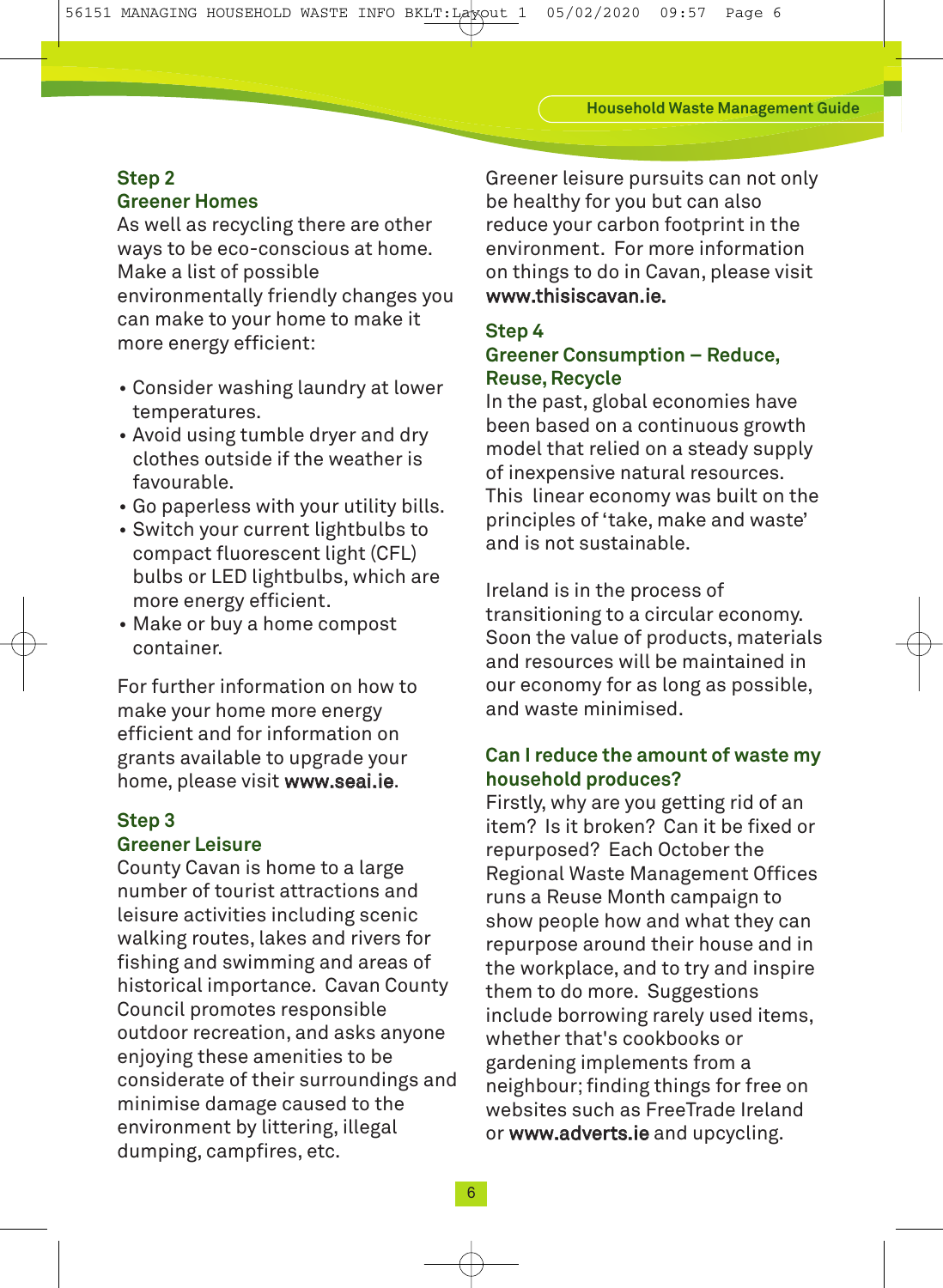**Household Waste Management Guide**

A new directory called **Repair My Stuff (www.repairmystuff.ie)** shows where people can get items fixed near them, from clothes to musical instruments, computers and large appliances.

#### **Step 5**

Use your local Civic Amenity Centres and Bring Centres for your household recycling. For a full list of locations please go to page 10.

#### **Step 6**

#### **Household Waste Collection Service**

If you cannot use your local Civic Amenity Sites or Bring Centres, you should use a household waste collection service from a permitted waste collection contractor.

A segregated waste collection is provided by regulated private waste collection contractors. This includes as a minimum a dry recyclable and general/residual waste collection service where waste is collected from your kerbside.

A three-bin waste collection service must be provided to householders in all areas with a population greater than 500 people:

- 1. Brown bin for organic waste
- 2. Dry recyclable bin
- 3. General/residual waste bin

Contact your waste collection contractor for information on services they offer and collection schedules.

Always use a waste collector that has an appropriate waste collection permit. Always keep a record of your waste collection service costs including receipts whether you use a Civic Amenity Site or permitted waste collection contractor. A full list of Waste Collection Contractors can be found on www.nwcpo.ie.

If you dump or burn household waste or give to an illegal waste collector you are breaking the law.

Poor household waste management practices like hoarding of household waste at your property can cause environmental and health problems and may result in you being subject to enforcement actions.

If you are convicted of a waste management offence a fine of up to €5,000 and/or 12 months in prison could be imposed and you could also face all legal costs and expenses resulting from this action.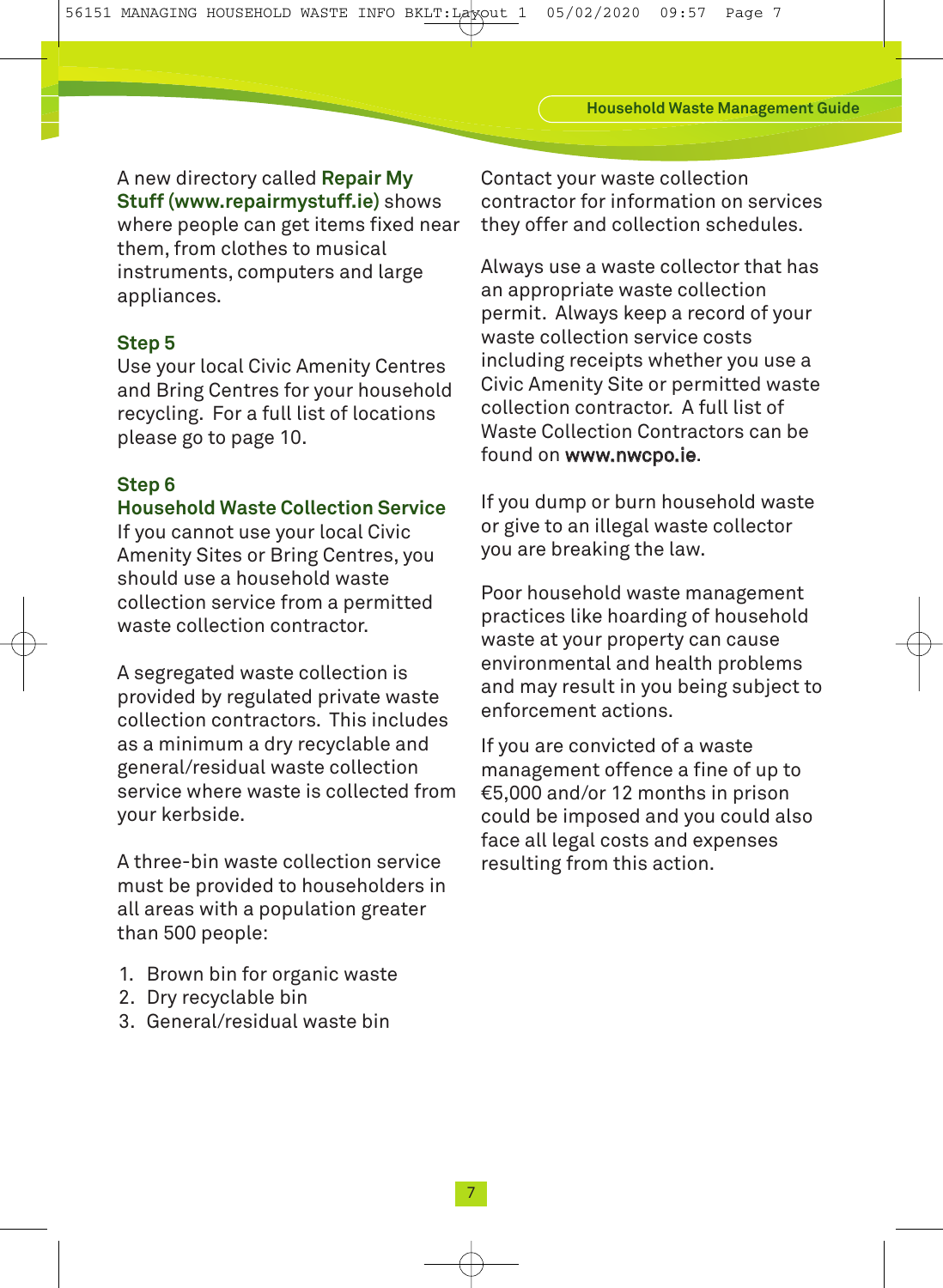# **New Waste Management Bye-Laws for County Cavan**

Cavan County Council has made new Waste Management Bye-Laws entitled "County of Cavan (Segregation, Storage and Presentation of Household and Commercial Waste) Bye-Laws 2019.

These Bye-Laws came into effect on 13th December 2019 and are designed to ensure that both household and commercial waste generated in County Cavan is better managed or recycled and disposed of correctly.

All local authorities are adopting similar Bye-Laws ensuring a consistent approach to managing waste across Ireland. To comply with the new Bye-Laws, you will need to demonstrate that you are managing your waste in a responsible and legal manner. These Bye-Laws will apply to all households, apartments and commercial premises.

In order to manage your household waste correctly you need to be able to prove that:

- You have a contract in place with a permitted waste collection contractor (bin sharing is permitted for which proof of agreement is required):
- You can demonstrate regular use of an authorised waste facility.

#### **Why do we need these Bye-Laws?**

- To help you manage your waste in an environmentally acceptable manner.
- To ensure that your waste is only given to a permitted door-to door waste collector or brought to an authorised waste facility.
- To help ensure your waste is correctly segregated, and recycled;
- To reduce illegal dumping and backyard burning.

#### **What happens if I don't comply?**

If you fail to comply with any of the requirements of the Bye-Laws, it may result in a Fixed Penalty Notice (Maximum €75) being issued by this Local Authority or a member of An Garda Síochána. It may also lead to a fine on conviction of up to €2,500.

# **Recycling**

#### **Bring Centres**

Across the County, there are 30 Recycling Bring Centres which facilitate the recycling of plastic bottles, glass jars and bottles, aluminum cans and textiles.

#### **Follow these dos and don'ts when using Bring Centres:**

- Do always use the correct receptacle.
- Do not mix recyclables as this can lead to contamination and prevents the contents from being recycled.
- Do not place residual waste or litter beside or inside the recycling receptacle.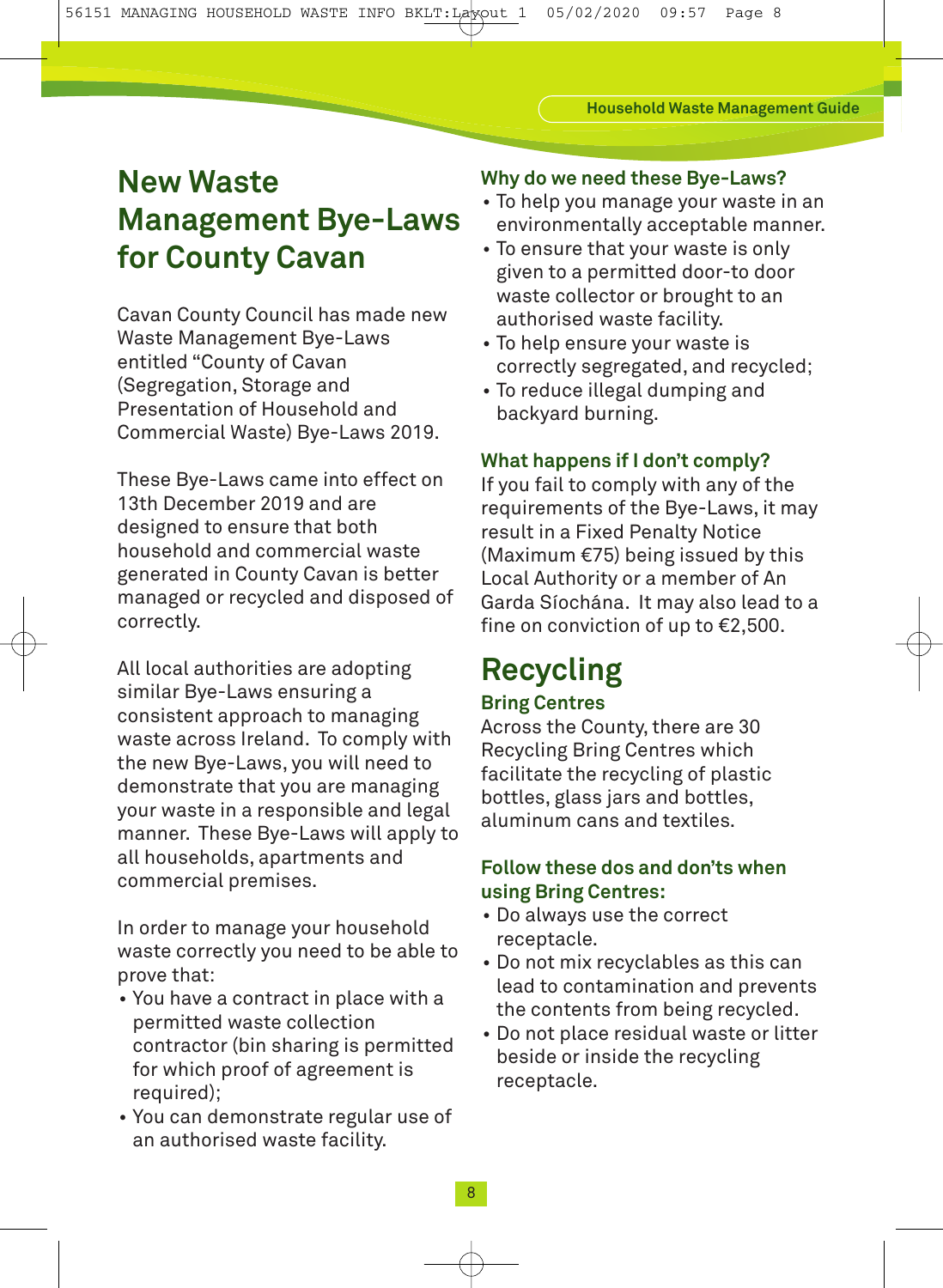**Household Waste Management Guide**

• Do take any boxes or bags home with you and never litter the site. On the spot fines of €150 may be incurred if you cause littering at Bring Centres.

If the receptacles are full, please use an alternative site or come back another day.

#### **Civic Amenity Centres**

Cavan Civic Amenity Centres are primarily for Cavan householders to recycle their waste. The centres accept a wide range of household waste which is suitable for recycling.

#### **Corranure Recycling Centre**

Tel: (049) 4327658 Opening Hours: Monday to Friday 8.00am – 4.30pm Saturday 8.00am – 12.30pm Site Closed: Bank Holidays

#### **Ballyconnell Recycling Centre**

Tel: (049) 9527593 Opening Hours: Tuesday & Friday 8.00am – 4.30pm Saturday 8.00am – 12.30pm Site Closed: Monday, Wednesday & Thursday

#### **Bailieborough Recycling Centre**

Tel: (042) 9666892 Opening Hours: Tuesday, Thursday & Friday 8.00am – 4.30pm Saturday 8.00am – 12.30pm Site Closed: Monday & Wednesday

A list of accepted waste materials and related costs are available from **www.mcelvaneywaste.com.** For further information on what to do with various types of household waste, visit www.mywaste.ie for an A to Z guide.

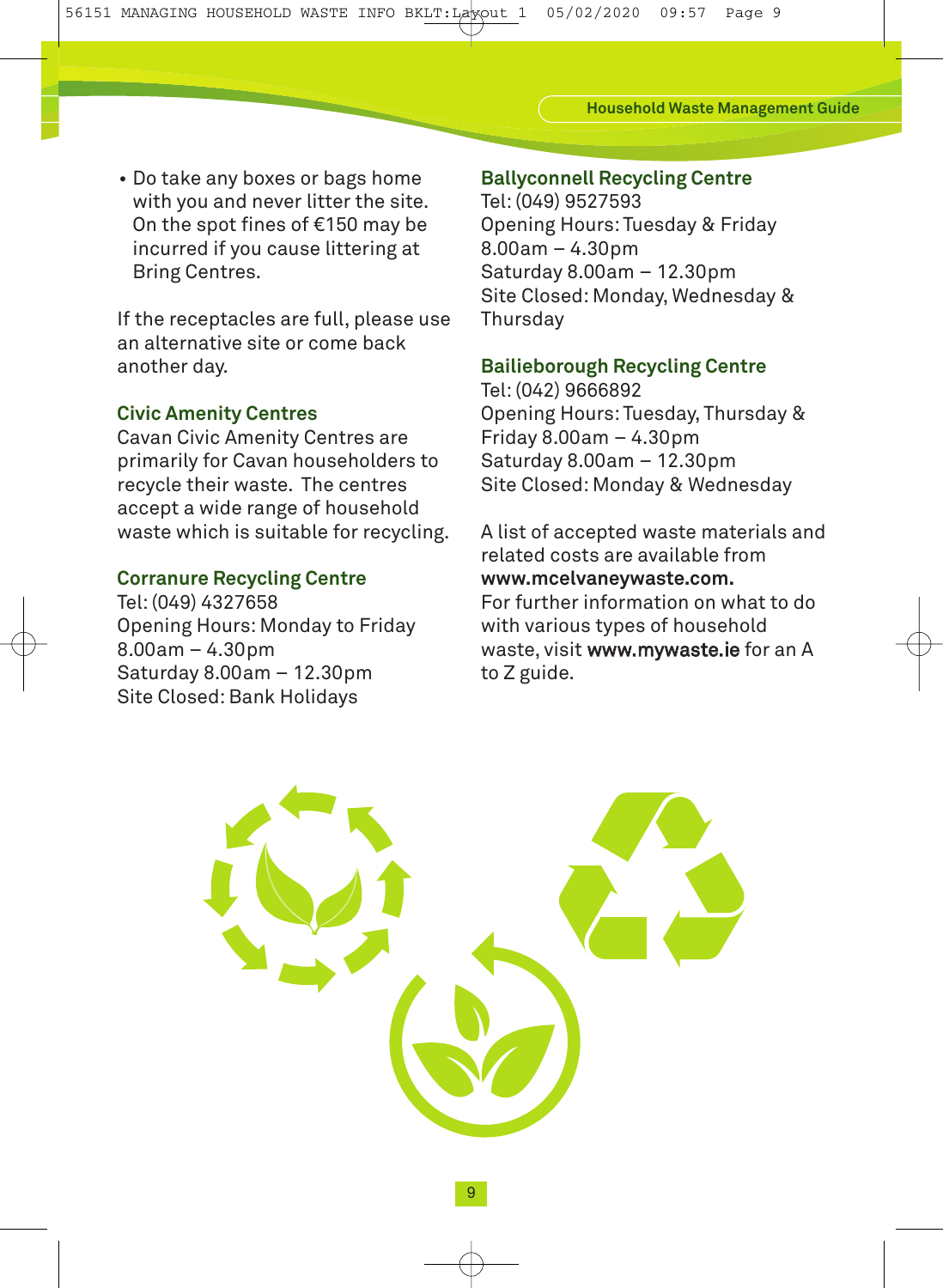# **List of Bring Centre Locations:**



Tullacmongan Resource Centre

 $10<sub>11</sub>$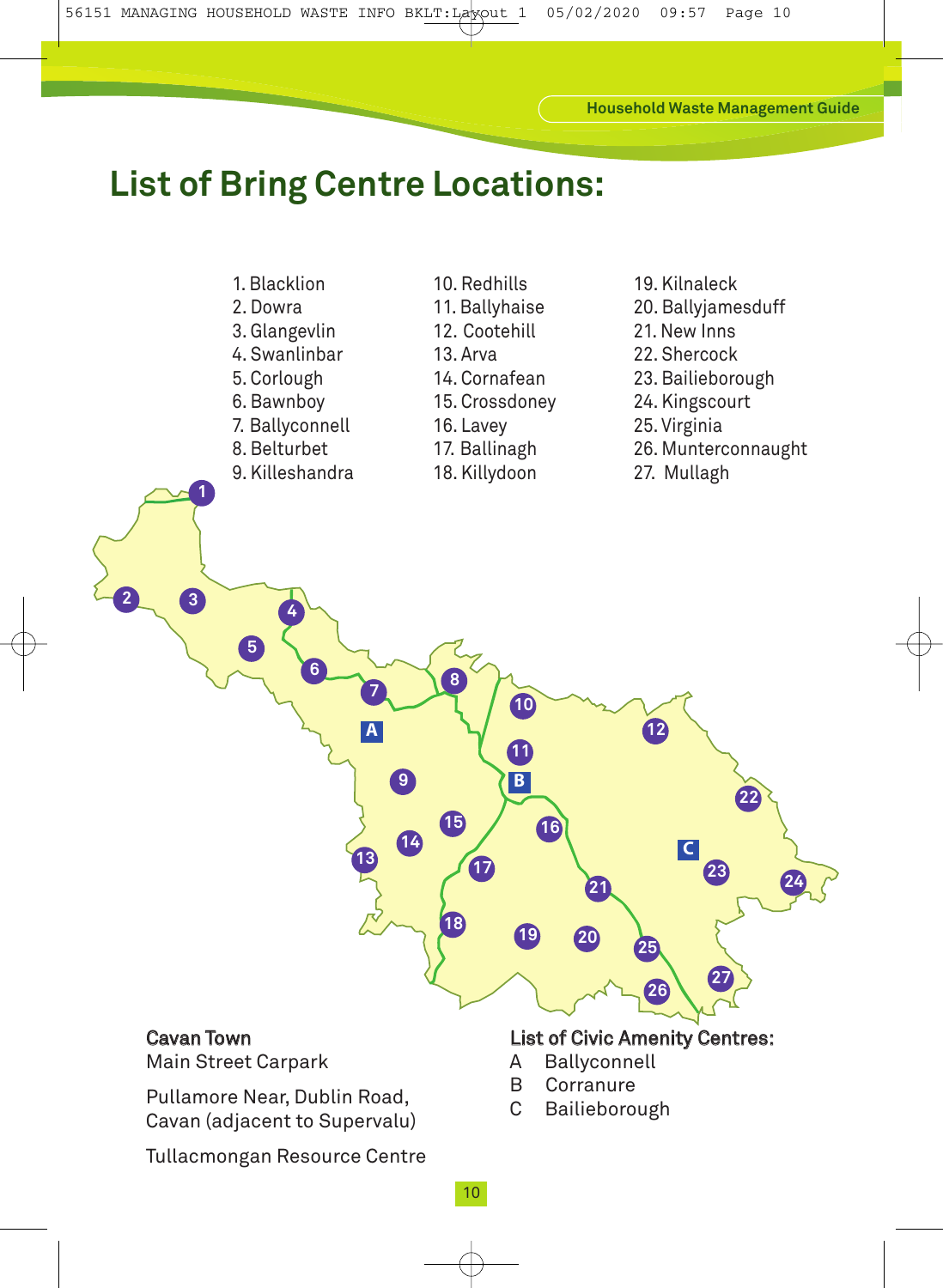### **Food Waste**

In Ireland over one million tonnes of food waste are disposed of each year. Around 1/3 of this comes from households. That's between €400 and €1,000 per household per year of food waste thrown into the bin.

Food waste sent to landfill does not harmlessly break down but instead releases methane, a greenhouse gas 25 times more potent than carbon dioxide.

Where possible we should prevent food waste in the first instance. Top tips to prevent food waste include checking your cupboards before you shop, have a list, only buy what you need and don't be tempted by special offers on perishable foods.

#### **Do you know that:**

- **6**0% of food waste is avoidable: e.g. plate scrapings and leftovers, fruit and vegetables past their best before date, etc. We can control this waste easily by planning our meals, serving smaller portion sizes and by shopping smarter.
- **20% of food waste is potentially avoidable:** e.g. bread crusts, vegetable peelings, etc. This waste could be used in another way; crusts could be made into breadcrumbs and then frozen until you need them.

• **20% of food waste is unavoidable:** e.g. orange/banana skins, etc.

For more information visit www.stopfoodwaste.ie.

The good news is food waste doesn't have to end up in landfill. It can be recycled by using your food waste recycling bin. All households living in a population agglomeration greater than 500 people are entitled to a Food Waste Recycling service from their permitted waste collection contractor.

Households with a kerbside collection for food waste can simply separate cooked and raw food and leave the bin out as part of your normal kerbside waste collection so it can be sent to a composting site or to an anaerobic digestion plant to make green energy.

For more information visit **www.brownbin.ie.**

### **Composting**

Composting is the decomposition of organic material. Over one third of household waste is compostable. Composting reduces waste and returns nutrients to the soil.

Making compost requires the right mix of ingredients. Brown materials (carbon rich) are slow to rot but essential to the process. Green materials (full of nitrogen) are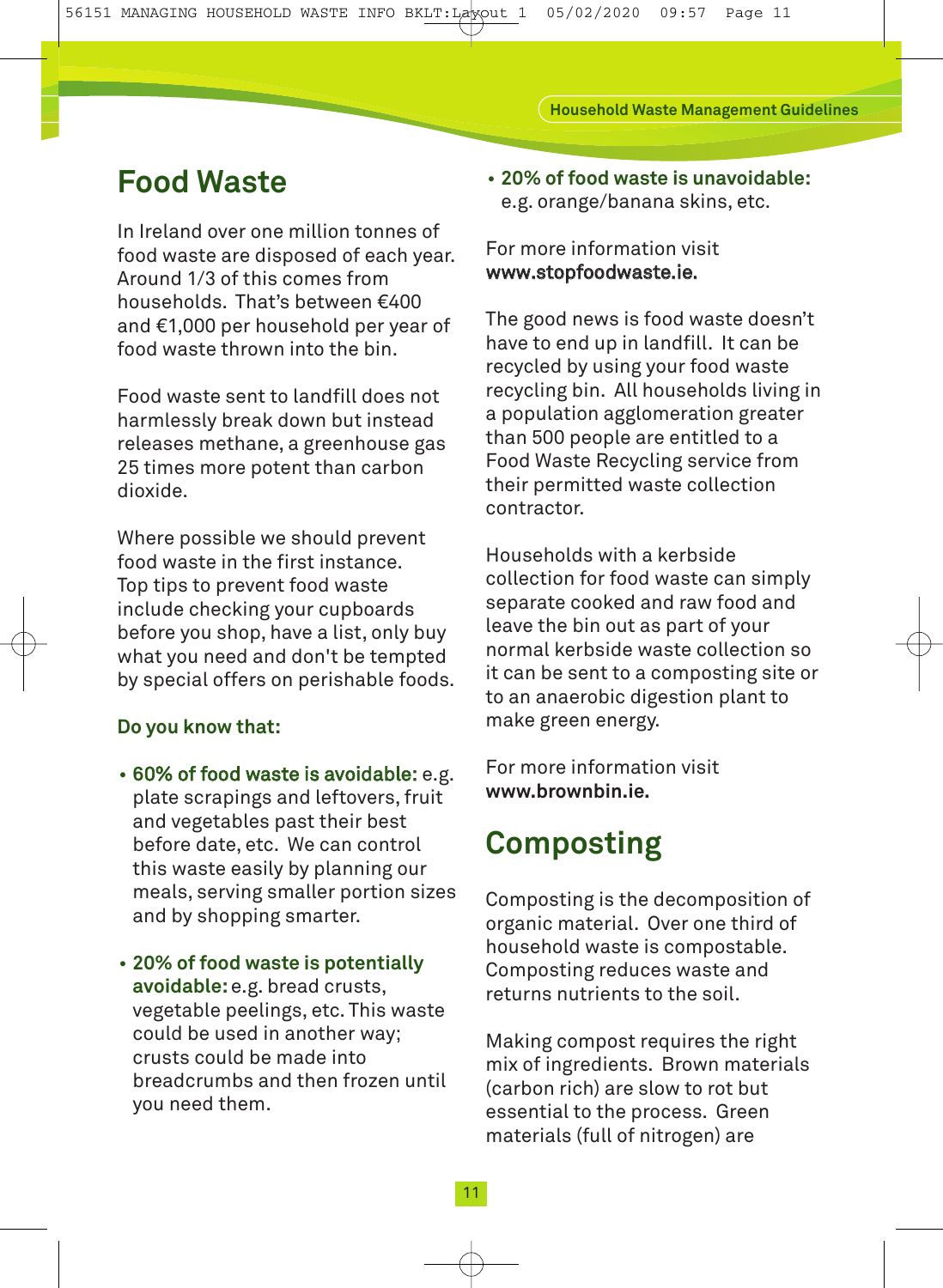compost activators and need to be balanced by a larger amount of brown material.

The length of time it takes to compost material varies depending on the mix of green and brown material, moisture and air content. It could be ready in 3-4 months but it can take up to a year or more to mature. When compost is ready for use there should be hardly any trace of the parent material except for eggshells and you should be able to crumble the product simply through your fingers.

#### **Frequently Asked Questions**

**Why is my compost slimy & smelly?** Too much nitrogen material such as

grass. Add more brown ingredients.

#### **Why is my compost taking ages to decompose?**

Be patient - Turn the material regularly to speed up the process.

#### **Why does my compost smell like rotten eggs?**

Not enough air. Turn the contents every day for a week, then regularly for a month.

#### **Why is my compost material damp and soggy?**

The material added may be too wet or the composter is in too cool an area. Add a batch of materials such as weeds or hedge trimmings.

#### **Why are there a lot of flies in the compost?**

Put a layer of newspaper or grass cuttings at the top of the composter daily or leave the lid open during the day.

#### **Will rodents be attracted to the composter?**

Composting shouldn't attract rodents into your garden. Place the composter in an open area away from streams or other water sources. Plant lavender or rosemary close by as their scent detracts rodents. If you are worried about attracting rodents, place the composter on a layer of chicken or birdcage wire & turn up the edges.

#### **A full list of compostable materials is below:**

#### **Green materials:**

Grass Clippings, old vegetables and vegetable peelings: e.g. carrot, onion, potato skins, old fruit and fruit peels e.g. apple cores, banana skins, manure - cow, sheep, horse, pig, rabbit, guinea pig, old bedding plants, green weeds, dead flowers, seaweed, tea leaves/teabags, plant shrub prunings and trimmings.

#### **Brown materials:**

Old straw or hay, bark or woodchips, autumn leaves, dry brown weeds, hair - human or pet, hoover bag contents, coffee grounds/filters, paper/soft cardboard – shredded, corrugated cardboard – shredded, newspaper – shredded, eggshells - rinsed and crushed, ashes from a wood or peat fire.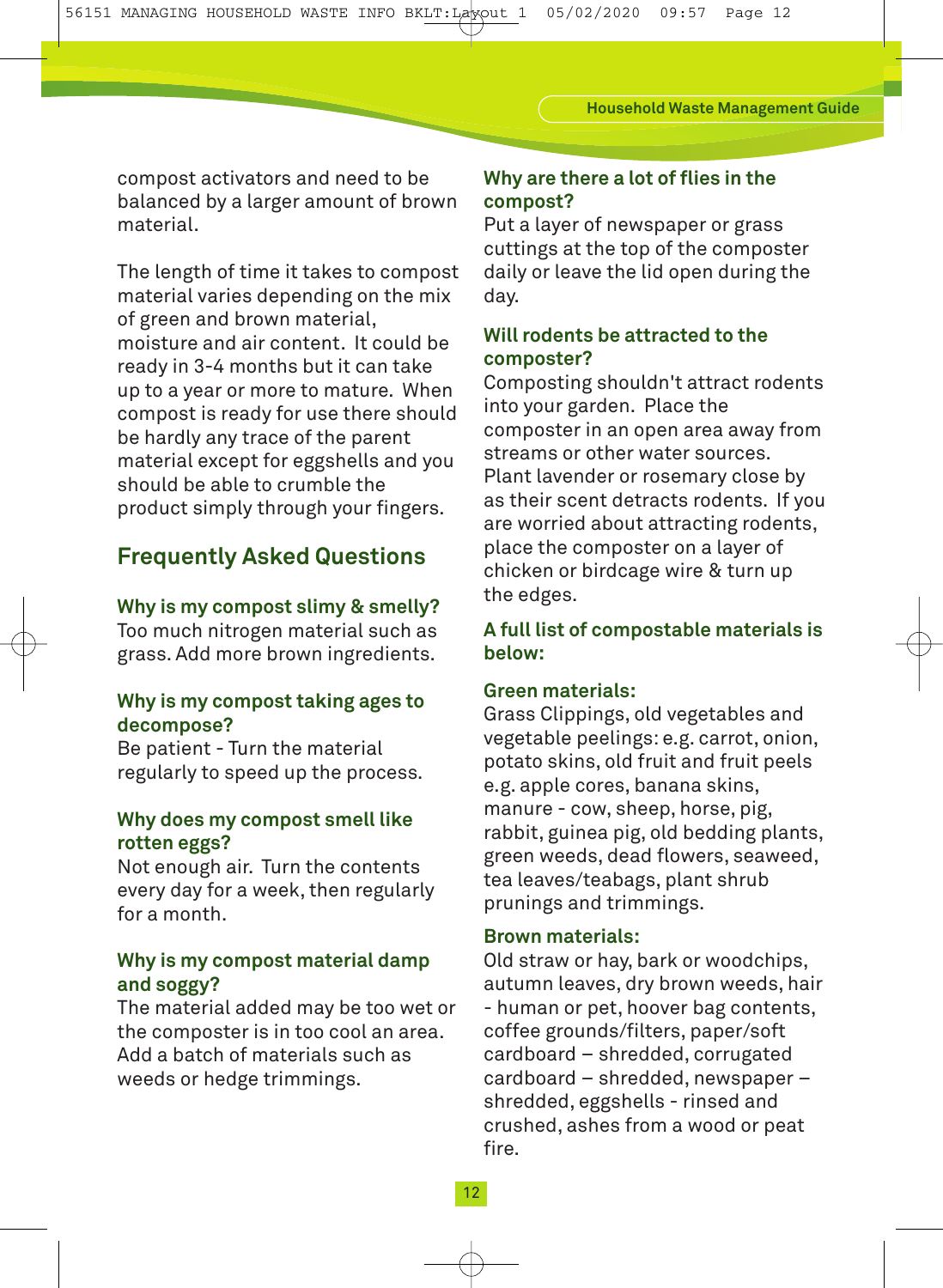

#### **Do not add:**

Meat (raw or cooked), fish bones/scraps, grease, oil or fatty foods, dairy products, coal ashes/barbecue coals, brightly coloured card/paper with coloured inks, disposable nappies, cat, dog or human excrement, glass, plastics, metals, textiles, pernicious weeds e.g. couch grass, creeping buttercup.



### **Green Waste**

#### **Dealing with Green Garden Waste**

Green waste is organic waste sourced from the garden or from landscaping activities. It generally includes grass, hedge cuttings, bushes, tree toppings, prunings or other woody material. As landfill diversion targets are enforced, green waste is generally not accepted at landfill for disposal.

Green waste should be separated out from other waste and you should choose one or more of the following options to deal with it:

- Use a compost bin or compost heap and compost in your own garden.
- Cut your grass regularly. Where possible, invest in a mulching mower.
- Hire a shredder and shred hedge clipping and branches and make your own bark mulch.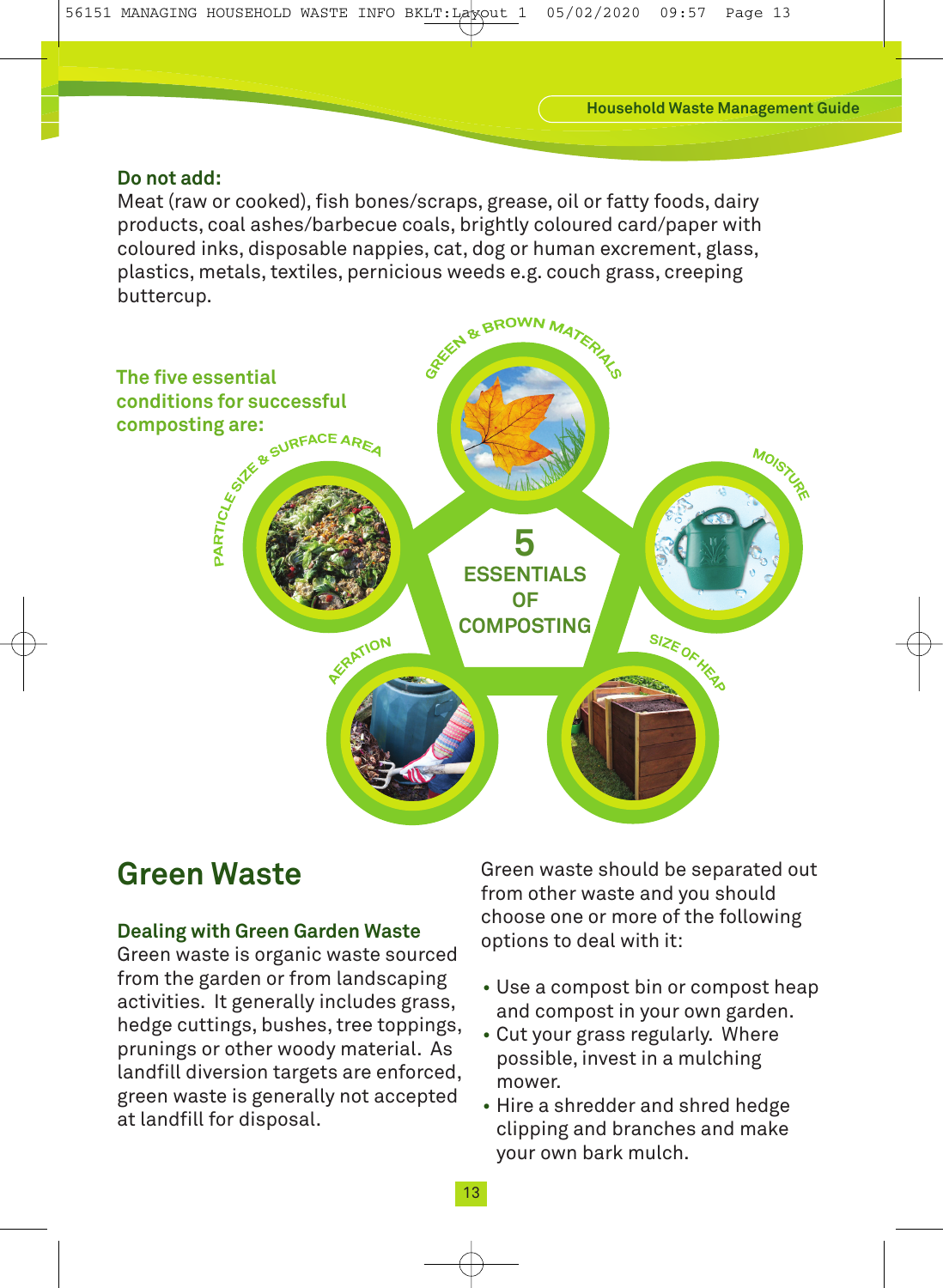**Household Waste Management Guide**

- Bring your green waste to the closest Civic Amenity Centre.
- For large quantities of green waste, hire a skip from a permitted waste collection contractor. The permitted contractor will ensure the green waste is composted or recovered.

# **Uncontrolled Burning of Household Waste**

**Burning of household waste (and commercial waste) is illegal and is not only a nuisance to neighbours, it has a significant negative impact on the local environment by releasing harmful chemicals into the air and causing long term environmental pollution and health risks while also interfering with the lives of others.**

#### **What is Backyard Burning?**

The term **Backyard Burning** is applied to the uncontrolled burning of waste. The term also refers to:

- Burning waste in a barrel or exposed heap (bonfire) in a yard or garden.
- Burning in a purchased ready-made "home incinerator".
- Burning commercial waste on a business premises or farmyard.
- Burning waste on a building site.

#### **Did you know?**

• **It is illegal to burn household, garden or commercial waste either inside or outside any part of a house, garden or premises.\***

- **It is illegal to use waste burners or other devices for burning household, garden or commercial waste.\***
- **It is illegal to burn waste in stoves or any device attached to a chimney or flue.\***

#### **\*(without a licence from the Environmental Protection Agency).**

In September 2009, a law concerning waste disposal by burning came into force. The Waste Management (Prohibition of Waste Disposal by Burning) Regulations 2009 (SI No. 286 of 2009) make explicit the offence of disposal of waste by uncontrolled burning and prohibits such disposal within the curtilage of a dwelling.

**Failure to comply with these regulations is an offence and fines of up to €5,000 may be imposed.**

#### **Reporting incidents of illegal burning**

If your neighbour or someone else you see is illegally burning waste, then in the interest of your own health and the environment, please report the incident to the Waste Management Section, Cavan County Council. For contact details, please refer to page 18.

#### **Agricultural Green Waste**

There is an exemption to allow farmers to dispose of specific agricultural waste by burning e.g. tree/hedge trimmings, leaves, bushes or similar materials generated. This is subject to strict restrictions and this practice should only be applied as a **very last resort**.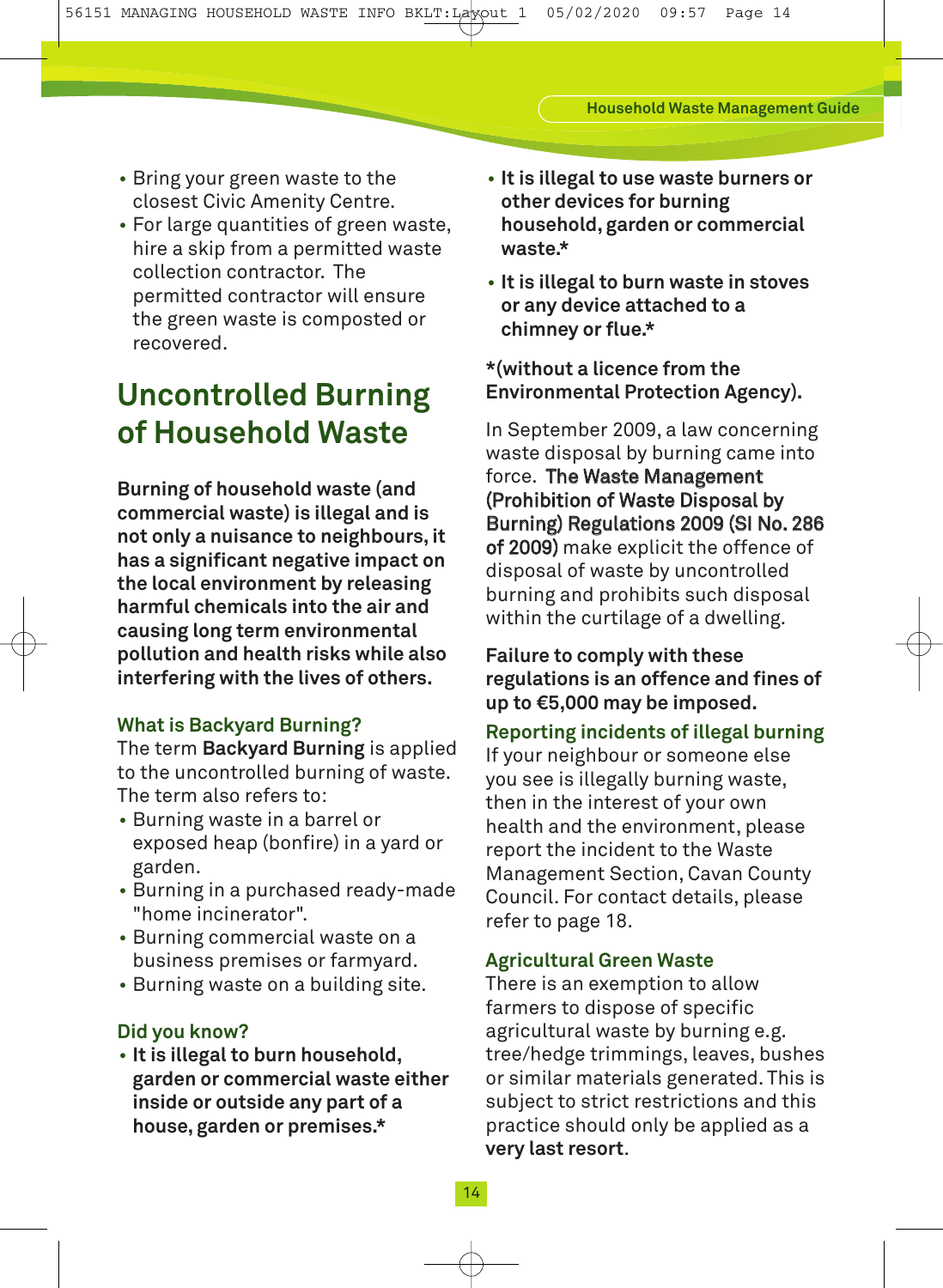**Household Waste Management Guide**

This exemption only applies if the waste is generated by agricultural practices, so it would not apply to leaves/grass/bushes in a domestic garden for example.

This exemption only applies until the 31st December 2020, after which time all burning will be prohibited unless an application is made for a Certificate of Registration under the Waste Management (Facility Permit and Registration) Regulations 2007 as amended.

#### **TO AVAIL OF AN EXEMPTION, FARMERS MUST ADHERE TO STRICT REQUIREMENTS WHICH INCLUDE BUT ARE NOT LIMITED TO THE FOLLOWING:**

- Reduce the amount of waste arising in accordance with best agricultural practice.
- Reuse waste where practical.
- Recycle waste through shredding and use as compost or wood chippings.
- Salvage of waste as a fuel where practicable.
- Apply in writing to the local authority to burn 'green' agricultural waste by completing an "Intent to Burn" application.
- Take adequate measures to limit overall nuisance or possibilities of endangering human health or causing environmental pollution.
- Ensure that no accelerants will be used when undertaking the disposal activity.

At least 3 working days' notice must be given in advance and no burning is to take place without approval from the Waste Management Section.

"Intent to Burn" application forms are available on **www.cavancoco.ie**.

### **Bulky Waste**

#### **What is Bulky waste?**

Bulky Waste is waste that cannot fit in a wheelie bin e.g. broken furniture, mattresses, carpets, toys etc.

#### **How to dispose of bulky waste:**

- Hire a skip from a permitted waste collection collector.
- Bring directly to any of the Council's Civic Amenity Centres.

#### **When using permitted waste collection contractors:**

- Ensure that the waste collector has a permit for the type of waste they are collecting. Visit the National Waste Collection Permit Office website www.nwcpo.ie for a full list of waste collection service providers and what they are permitted to collect.
- Ask to see your waste collectors waste collection permit.
- Note the time and date of the collection and the license number of the vehicle.
- Always get a receipt.

**Please Note:**It is an offence to hire an illegal (unpermitted) waste collection contractor or skip operator, and to do so could lead to prosecution, heavy fines and/or a prison sentence.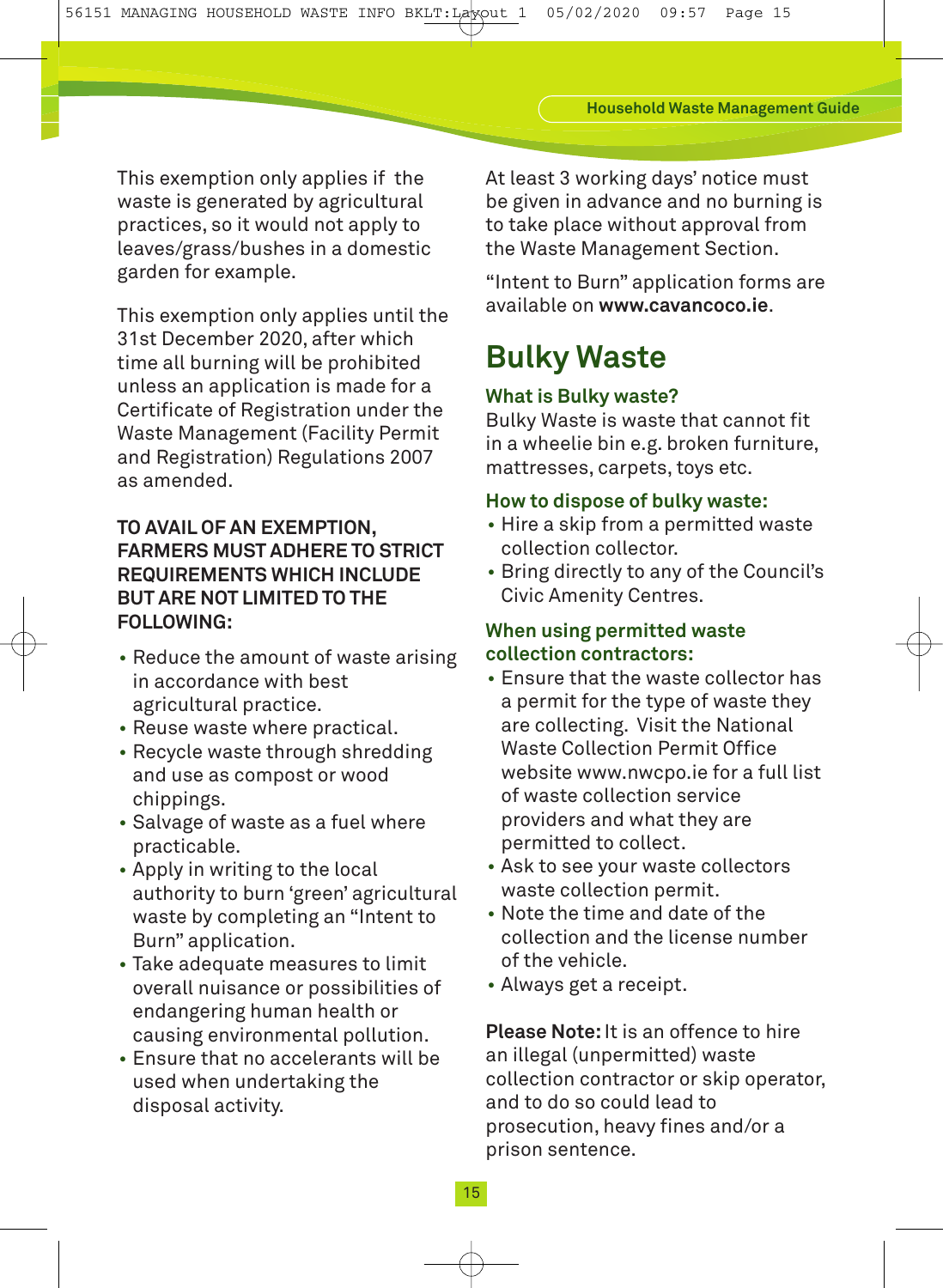### **Waste Electrical & Electronic Equipment (WEEE)**

WEEE is anything powered by a battery or a plug.

Do not put WEEE or used batteries in the general waste bin.

You can bring your old WEEE appliances to any of Cavan County Council's Civic Amenity Centres or your electrical retailer will take back old items on a one for one basis when you are buying something new. Disposal is free of charge.

The European Recycling Platform (ERP) also provides free collections in centralised locations throughout Cavan whereby the public can drop off items for recycling. **www.erp-recycling.org/ie**

Waste household batteries can be brought to:

- Any electrical retailer selling equivalent batteries.
- Schools' who are participating in the European Recycling Platform school's battery recycling collection.

### **Hazardous Waste**

#### **What is Household Hazardous Waste?**

In our daily lives we use products which contain hazardous components. Such products include certain paints, cleaning agents, stains and varnishes, car batteries, motor oil, and pesticides. The leftover contents of such products are known as "household hazardous waste." Such items are labeled with symbols such as corrosive, hazardous or toxic. When improperly disposed of, household hazardous waste can create a potential risk to our health, safety and the environment.

Hazardous waste must go through specialized treatment prior to recyling/recovery or must be disposed of in specially designed hazardous waste landfills.

Items of household hazardous waste must not be placed with normal household refuse. Below is a list of the items that you should not place in your refuse bin for landfill.

- **Asbestos.**
- **Batteries.**
- **Paint/varnishes.**
- **Pesticides.**
- **Corrosives.**
- **Herbicides.**
- **Motor oils.**
- **Florescent tubes.**
- **Any hazardous cleaning agents such as bleach or white spirits.**
- **Medicines including veterinary medicines.**
- **Waste vegetable oils.**

#### **Correct disposal of household hazardous waste**

Cavan County Council accepts items of household hazardous waste at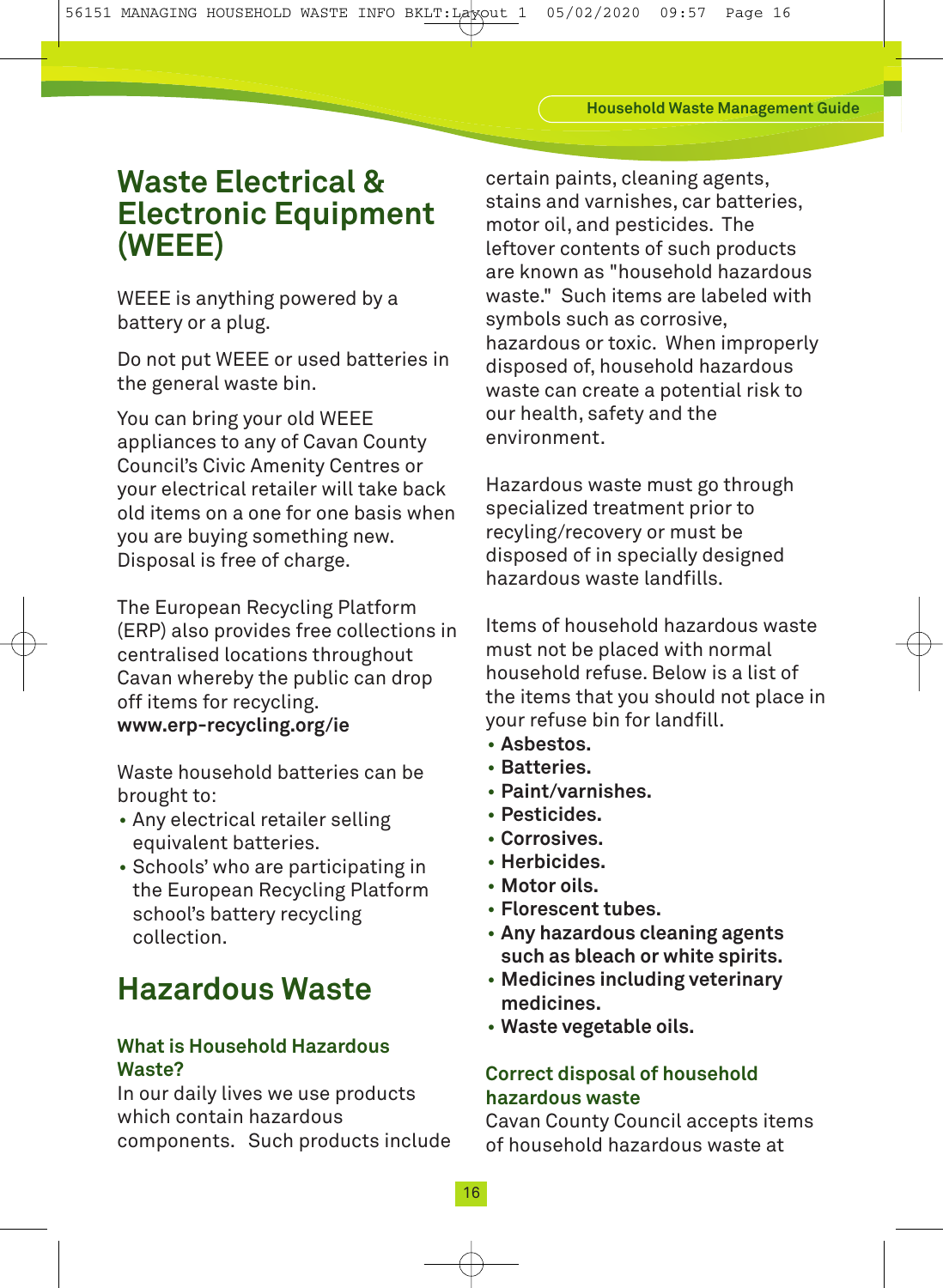**Household Waste Management Guide**

Corranure Civic Amenity Centre. Please contact 049 4327658 for details of applicable charges. Cavan County Council also accepts items of household hazardous waste at specially organised "hazardous waste collection" days at various Civic Amenity Centres each year. Details of collection dates are advertised in local press.

For further information on household hazardous waste, please consult "A Householders' Guide to Hazardous Waste Prevention" available on www.epa.ie.

### **Abandoned Vehicles**

**It is an offence under Section 71 of the Waste Management Act 1996 as amended to abandon a vehicle on any land and both the person who placed the vehicle at the place where it was abandoned and the registered owner are liable to be prosecuted with fines of up to €5,000 and/or 12 months in prison.**

The local authority may enter on any land upon which a vehicle has been abandoned and remove the said vehicle. Where a vehicle is removed from land by the local authority, the local authority will endeavor to contact the registered owner by way of written notice as soon as it is possible thereafter.

Abandoned vehicles may be claimed by the registered owner under certain circumstances and conditions but shall be subject to payment of recovery and storage costs incurred by the local authority before the vehicle can be returned.

**It is important to note that the local authority has powers to dispose of vehicles under certain circumstances without notification to the registered owner.**

#### **Unwanted Vehicles/Scrap Vehicles/End-of-Life Vehicles**

Cavan County Council is aware of a number of bogus collectors who are offering to collect vehicles for disposal.

It is an offence under the Waste Management Act 1996 as amended and the European Union (End-of-Life Vehicles) Regulations 2014 as amended to give a vehicle you intend to scrap to an unauthorised vehicle collector i.e. collector with no valid Waste Collection Permit. **If you do, you may be liable to prosecution where fines of up to €5,000 and/or 12 months in prison could be imposed.**

You are required by law to ensure that your unwanted vehicle/scrap vehicle/end of life vehicle is disposed of at an Authorised Treatment Facility (car dismantler) where you should request a certificate of destruction.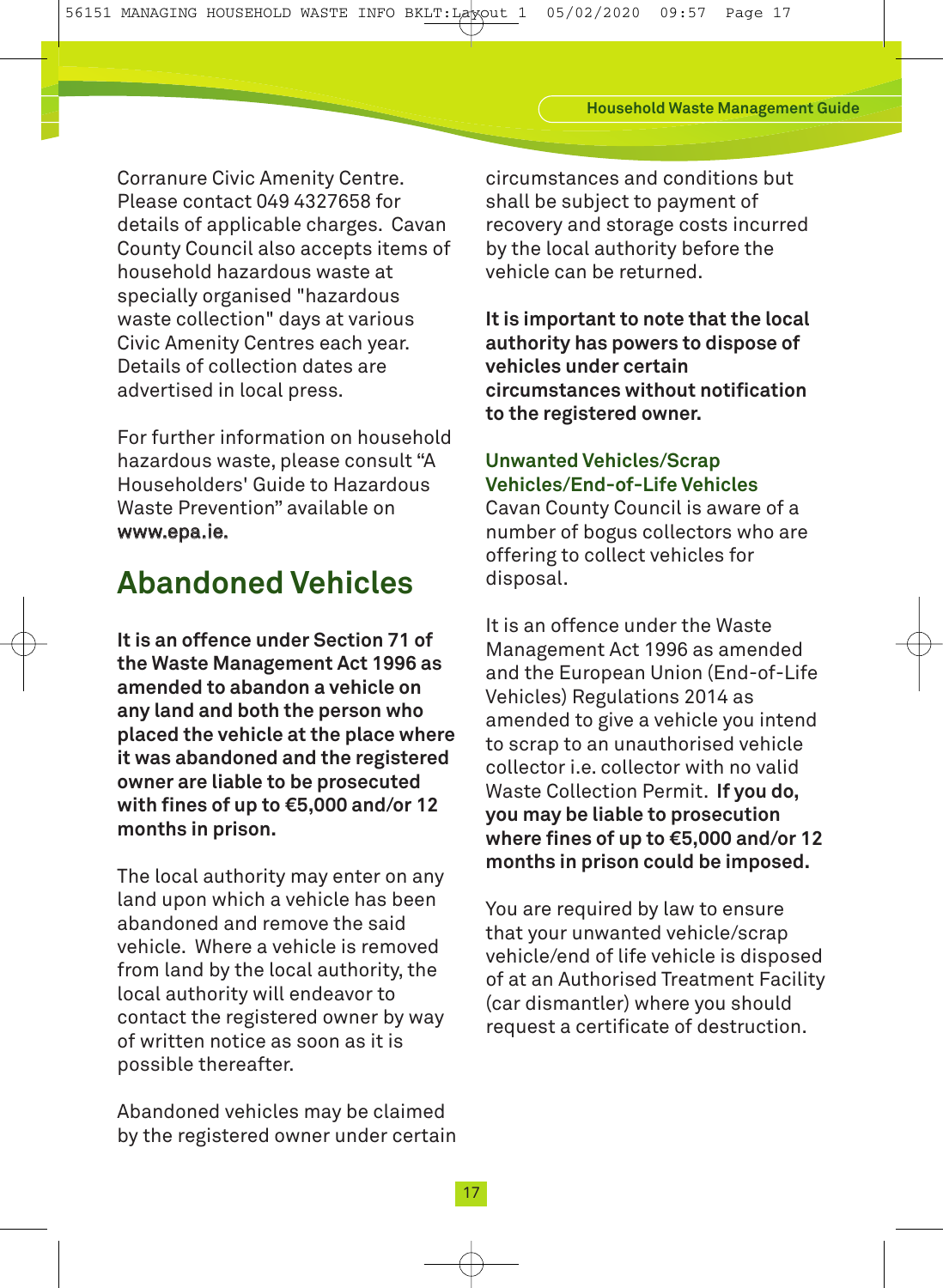**Household Waste Management Guide**

If an unwanted vehicle/scrap vehicle/end of life vehicle is being collected from your home, please ensure that the company removing the vehicle has a valid Waste Collection Permit that allows them to collect these vehicles. If you suspect that they do not have a valid Waste Collection Permit, please contact the Waste Management Section, Cavan County Council.

For details of permitted waste collection contractors for end of life vehicles please visit **www.nwcpo.ie**.



## **For further information please contact:**

#### **Waste Management Section Cavan County Council**

**Courthouse** Farnham Street, Cavan Tel. 049 4378300 Email: waste@cavancoco.ie www.cavancoco.ie

#### **Useful Websites:**

**www.thisiscavan.ie www.mywaste.ie www.mcelvaneywaste.com www.nwcpo.ie www.brownbin.ie www.stopfoodwaste.ie www.refill.ie www.dccae.gov.ie www.seai.ie www.repairmystuff.ie www.weeeireland.ie www.epa.ie www.tidytowns.ie www.greenschoolsireland.org www.cre.ie www.erp-recycling.org/ie www.curwmo.ie**

This booklet was produced by Cavan County Council as part of the 2019 Anti-Dumping Initiative funded by the Department of Communications, Climate Action and Environment.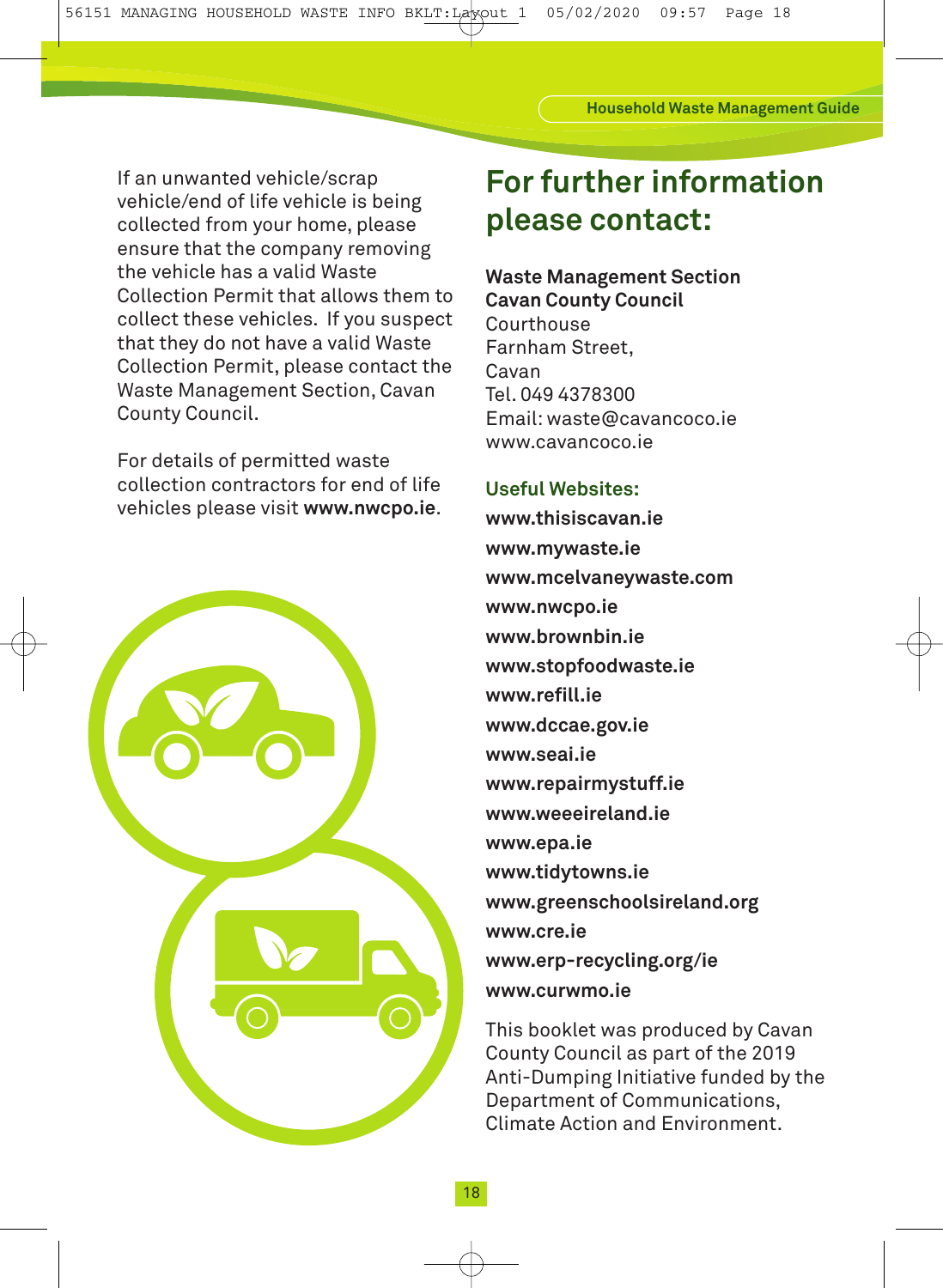€